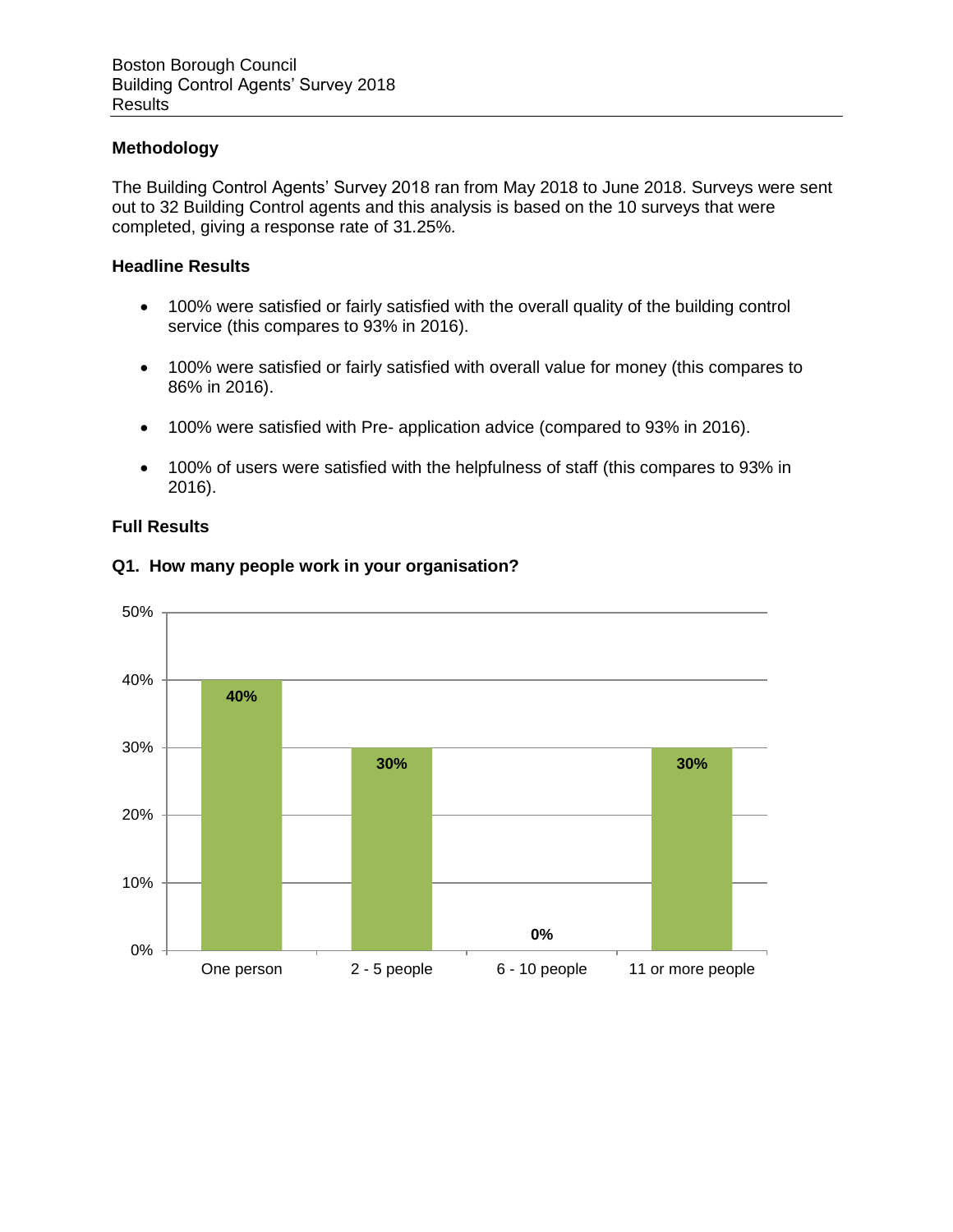



|                                     |      |     | <b>Dissatisfied</b>      |  |
|-------------------------------------|------|-----|--------------------------|--|
| Pre-application advice              | 100% |     | $\overline{\phantom{0}}$ |  |
| Availability of staff               | 80%  | 20% | -                        |  |
| Helpfulness of staff                | 90%  | 10% | -                        |  |
| Ease of use of<br>application forms | 100% |     | -                        |  |
| Speed of plan checking              | 78%  | 22% | $\overline{\phantom{0}}$ |  |
| <b>Content of Website</b>           | 56%  | 11% | 33%                      |  |
| Overall quality of<br>service       | 90%  | 10% | -                        |  |
| Overall value of money              | 80%  | 20% | -                        |  |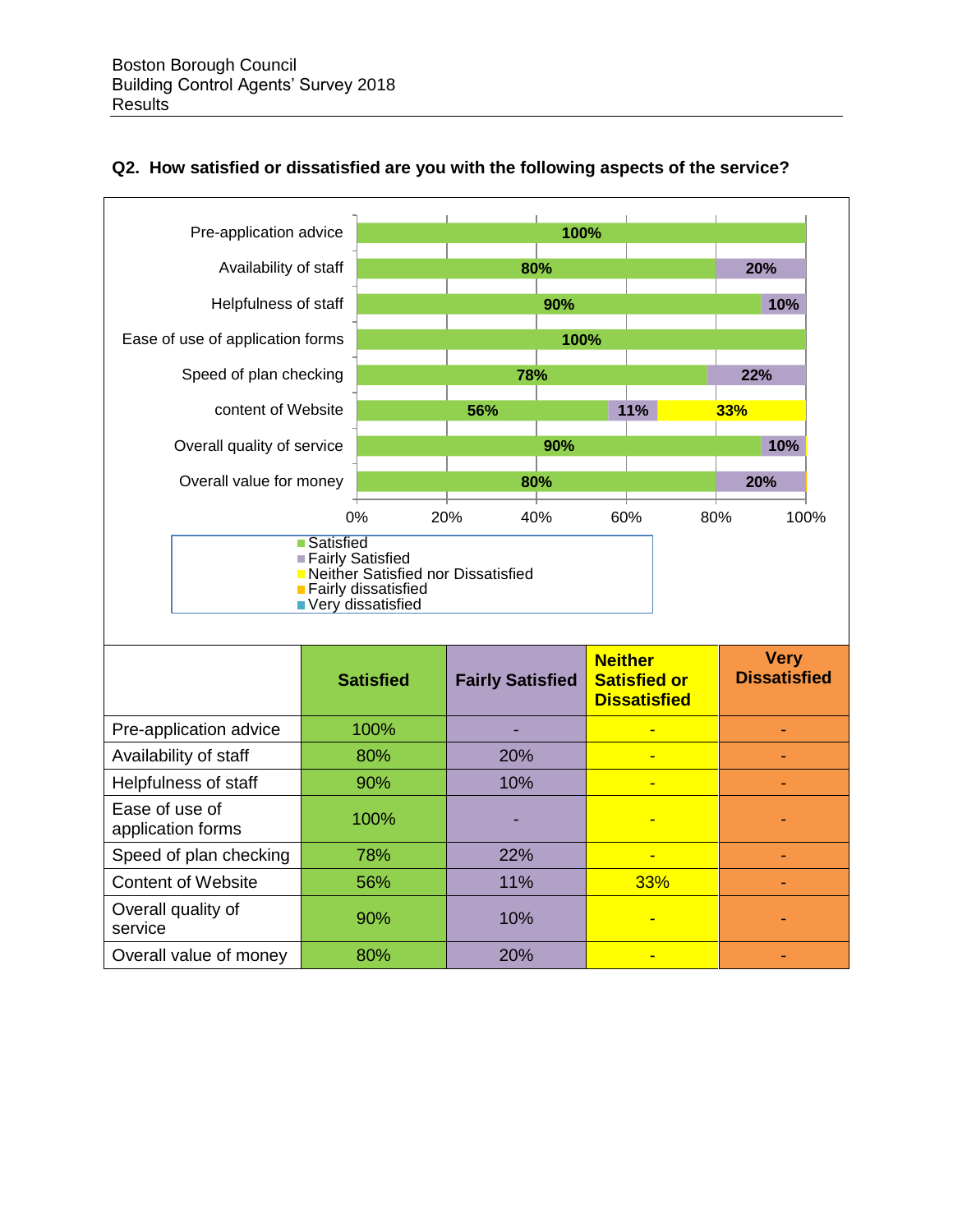# **Q3. Please give a score between 1 - 5 in relation to how important / unimportant you consider the following (1 = low importance and 5 = high importance)**